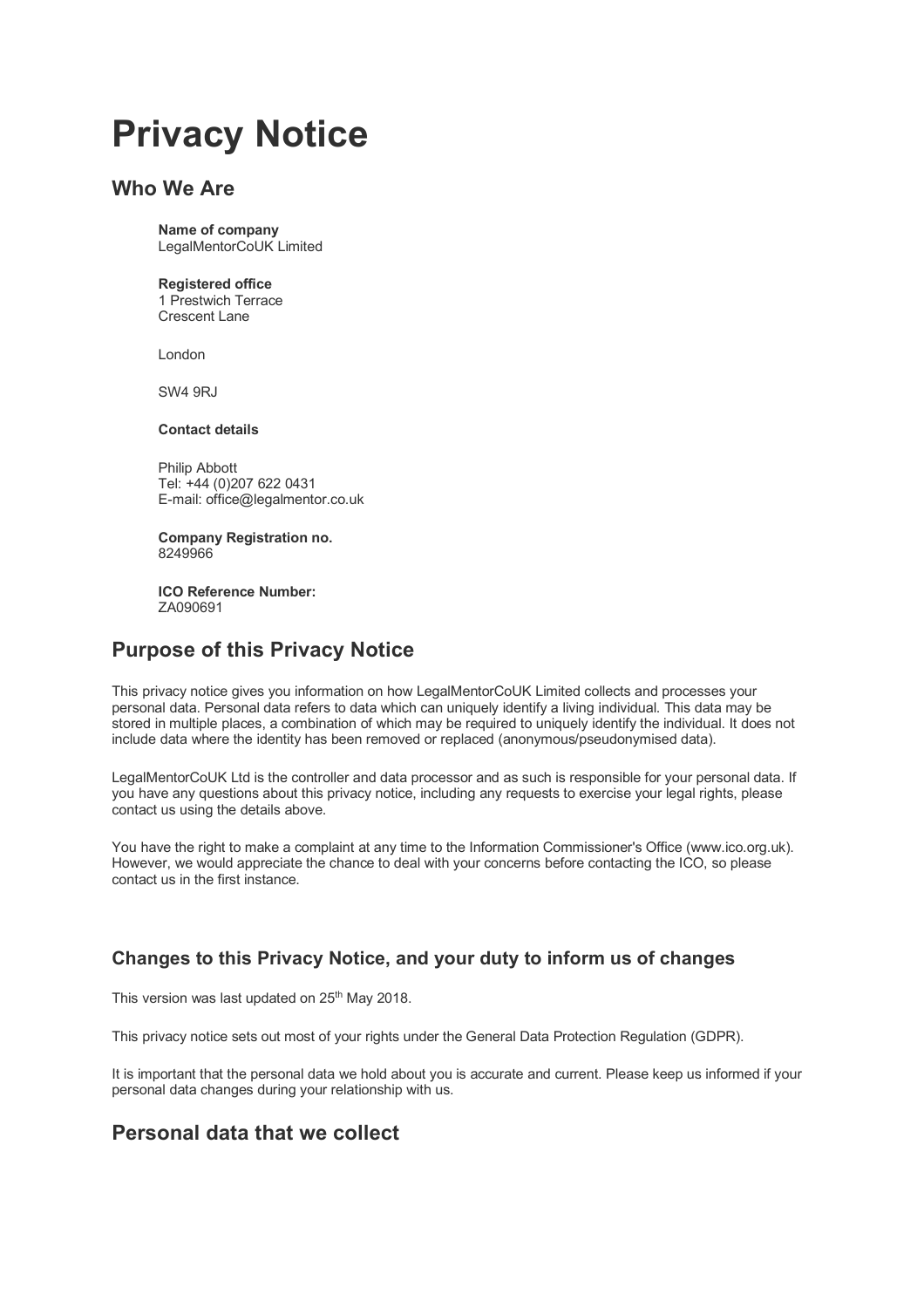We may collect, use, store and transfer different kinds of personal data about you, which we have grouped together as follows:

- Identity data e.g. names, titles, gender
- Contact data e.g. invoice addresses, delivery addresses, e-mail addresses, telephone numbers
- Financial data e.g. bank accounts
- Transactional data e.g. orders, invoices, payments
- Technical data e.g. IP addresses, usernames, passwords, operating systems, platforms
- Marketing and communications data e.g. preferences in receiving marketing and news from us

We do not collect any special categories of personal data about you (e.g. details about your race, ethnicity, religious or philosophical beliefs, sexual orientation, political opinions, trade union membership, health data, biometric data), nor do we collect information about criminal convictions and offences.

We do not collect any information about children other than names and ages.

Where we need to collect personal data by law, or under the terms of a contract we have with you, and you fail to provide that data when requested, we may not be able to perform the contract we have or are trying to enter into with you.

# **How we collect your personal data**

We use different methods to collect data from and about you, including:

• Direct interaction

You may give us your identity, contact and financial data by filling in forms, or by corresponding with us by post, phone, e-mail or otherwise. This includes personal data you provide when you:

- o request our products or services<br>
o create an account on our website
- create an account on our website
- $\circ$  request marketing to be sent to you<br>  $\circ$  enter a competition or survey
- enter a competition or survey
- Third parties or publicly available sources (see "Glossary" for details)
- Contact, financial and transaction data from providers of technical, payment and delivery services

### **How we process your personal data**

We will only use your personal data when the law allows us to. Most commonly, we will use your personal data in the following circumstances:

- Where we need to perform the contract we are about to enter into or have entered into with you
- Where it is necessary for our legitimate interests (or those of a third party) and your interests and fundamental rights do not override those interests
- Where we need to comply with a legal or regulatory obligation

Generally, we do not rely on consent as a legal basis for processing your personal data. You have the right to withdraw consent to receiving marketing information at any time by contacting us.

#### **Purposes for which we will use your personal data**

Below is a description of each of the ways we plan to use your personal data, and which of the legal bases we rely upon to do so. We have also identified our legitimate interests where appropriate.

Note that we may process your personal data for more than one lawful ground depending on the specific purpose for which we are using your data. Please contact us if you need details about the specific legal ground we are relying upon to process your personal data where more than one ground has been listed below.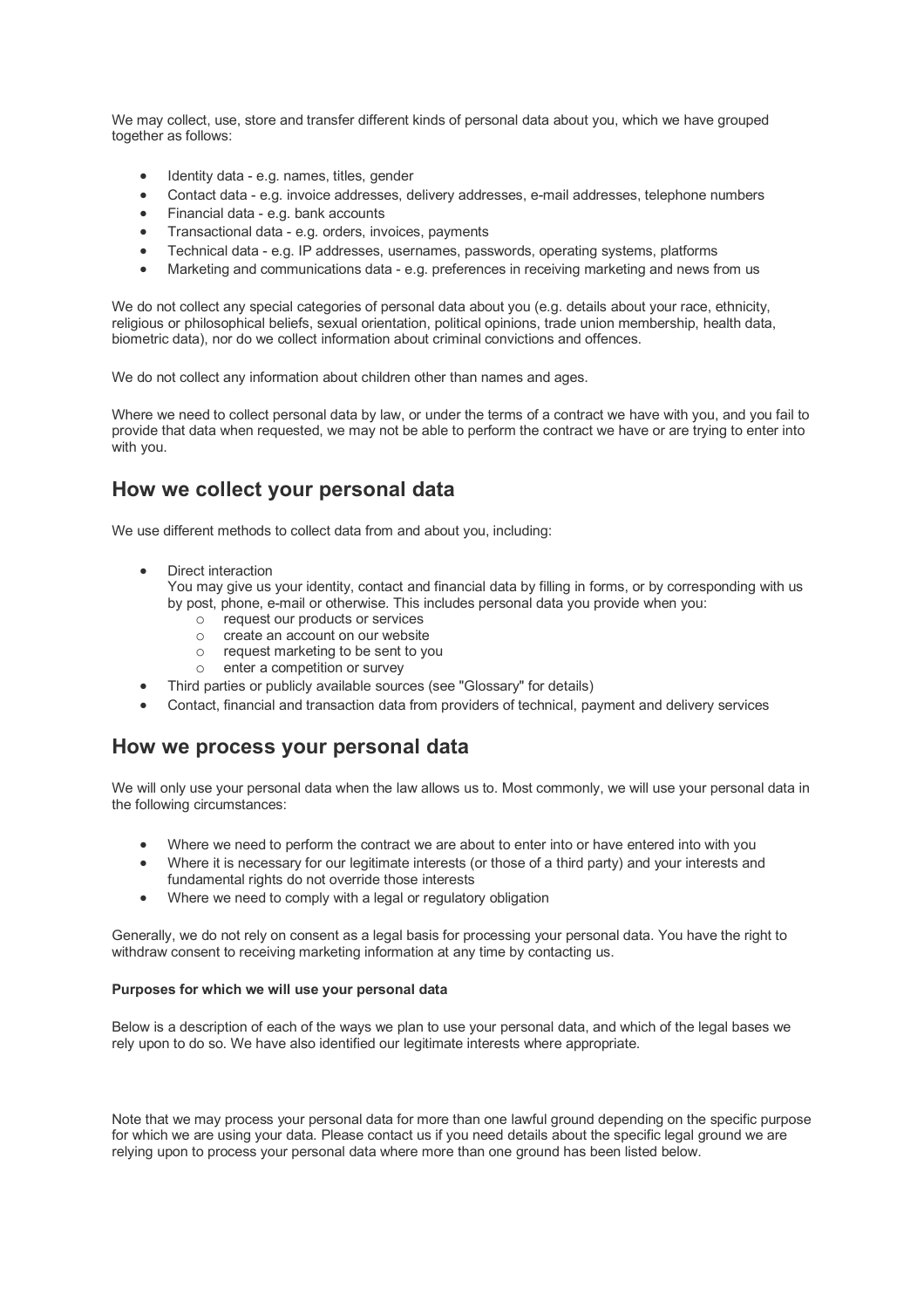| <b>Purpose/Activity</b>                                                                                                                                                    | <b>Type of data</b>                                                              | Lawful basis for processing, including<br>basis of legitimate interest                                                                                                                                                                                                                                 |
|----------------------------------------------------------------------------------------------------------------------------------------------------------------------------|----------------------------------------------------------------------------------|--------------------------------------------------------------------------------------------------------------------------------------------------------------------------------------------------------------------------------------------------------------------------------------------------------|
| To register you as a new customer                                                                                                                                          | Identity<br>Contact                                                              | • Performance of a contract with you                                                                                                                                                                                                                                                                   |
| To process and deliver your order,<br>including:<br>Managing payments, fees<br>and charges<br>• Collecting and recovering<br>money owed to us                              | Identity<br>Contact<br>Financial<br>Transaction<br>Marketing &<br>Communications | Performance of a contract with you<br>Necessary for our legitimate<br>interests (to recover debts due to<br>us)                                                                                                                                                                                        |
| To manage our relationship with<br>you, including:<br>Notifying you about changes<br>to our terms or privacy<br>policy                                                     | Identity<br>Contact<br>$\Box$<br>Marketing &<br>Communications                   | Performance of a contract with you<br>Necessary to comply with a legal<br>obligation<br>Necessary for our legitimate<br>interests (to keep our records<br>updated)                                                                                                                                     |
| To administer and protect our<br>business, including:<br>Troubleshooting<br>٠<br>Data analysis<br>Testing<br>System maintenance<br>Support<br>Reporting<br>Hosting of data | Identity<br>Contact<br>Technical                                                 | Necessary for our legitimate<br>interests (for running our business,<br>provision of administration and IT<br>services, network security, to<br>prevent fraud and in the context of<br>a business reorganisation or group<br>restructuring exercise)<br>Necessary to comply with a legal<br>obligation |
| To deliver relevant content and<br>advertisements to you, and to<br>measure or understand the<br>effectiveness of the advertising we<br>serve to you                       | Identity<br>Contact<br>Marketing and<br>Communications<br>Technical              | Necessary for our legitimate<br>interests (to study how customers<br>use our products/services, to<br>develop them, to grow our<br>business and to inform of our<br>marketing strategy)                                                                                                                |
| To make suggestions and<br>recommendations to you about<br>goods or services that may be of<br>interest to you                                                             | Identity<br>Contact<br>Marketing and<br>Communications<br>Technical              | Necessary for our legitimate<br>interests (to develop our<br>products/services and grow our<br>business)                                                                                                                                                                                               |
| To deal with a general enquiry or<br>careers enquiry                                                                                                                       | Identity<br>Contact                                                              | Consent<br>Necessary for our legitimate<br>interests (recruitment and to<br>communicate with our customers,<br>partners and other third parties)                                                                                                                                                       |

# **Marketing**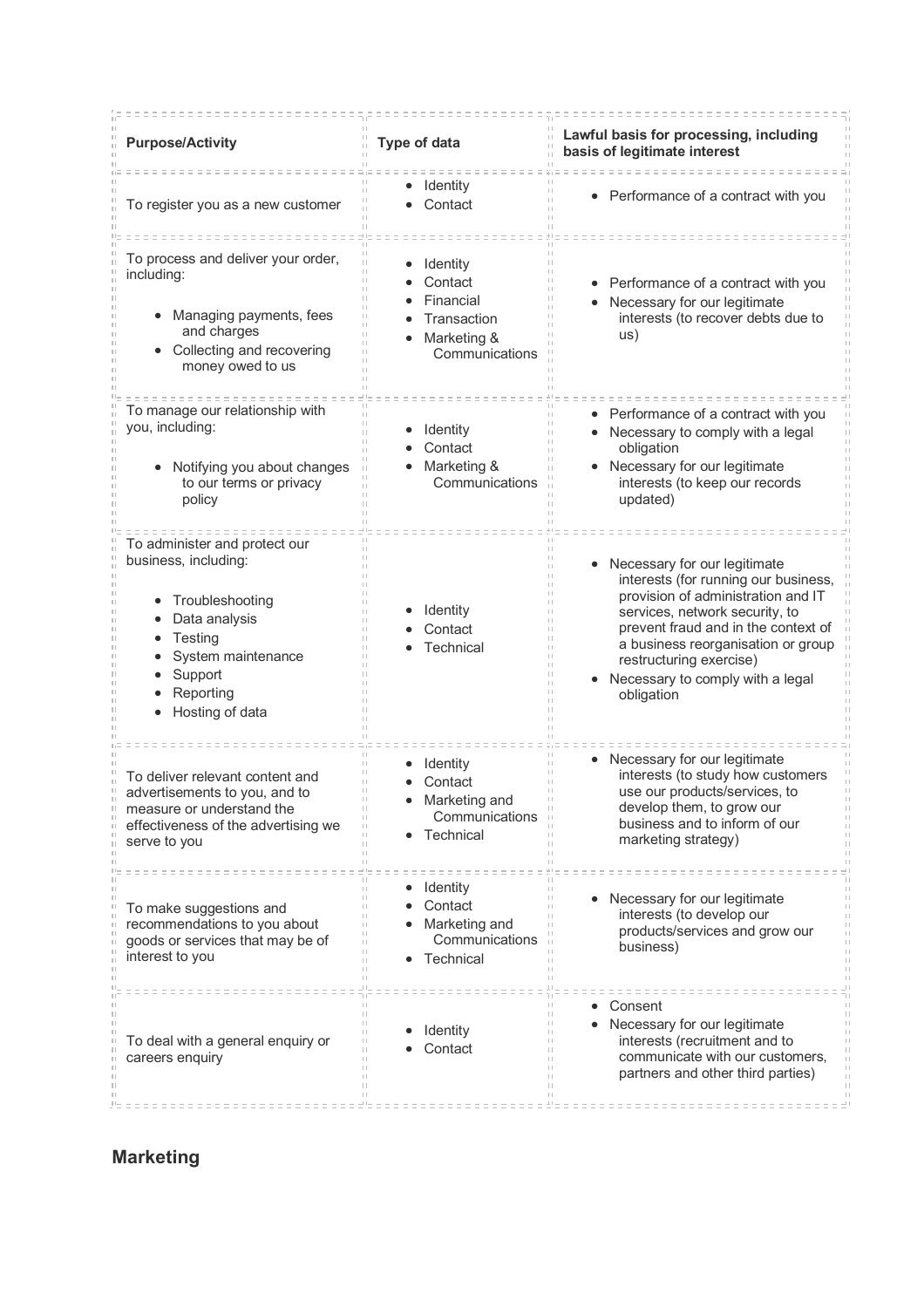We aim to provide you with choices regarding certain personal data use, particularly around marketing and advertising:

• **Promotional offers from us**

We may use your identity, contact, and technical data to form a view on what we think may be of interest to you. This is how we decide which products, services and offers may be relevant to you. You will receive marketing communications from us if you have requested information from us, or purchased goods and services from us, or if you provided us with your details when you entered a competition or registered for a promotion, and, in each case, you have not opted out of receiving that marketing.

- **Third-party marketing** We will not share your personal data with any third-party for marketing purposes, without your consent.
- **Opting out**

You may ask us or third parties to stop sending your marketing communication at any time, by contacting us. Where you opt out of receiving marketing communication, this will not apply to other communication necessary for us to fulfil our contract with you.

• **Change of purpose**

We will only use your personal data for the purposes for which we collected it, unless we reasonably consider that we need to use it for another reason, and that reason is compatible with the original purpose.

If you wish to get an explanation as to how the processing for the purpose is compatible with the original purpose, please contact us.

If we need to use your personal data for an unrelated purpose, we will notify you and we will explain the legal basis which allows us to do so.

Please note that we may process your personal data without your knowledge or consent, in compliance with the above rules, where this is required or permitted by law.

# **Disclosures of your personal data**

We may have to share your personal data with the parties set out below:

- Internal third-parties
- External third-parties
- Third-parties to whom we may choose to sell, transfer, or merge parts of our business or our assets. Alternatively, we may seek to acquire other businesses or merge with them. If a change happens to our business, the new owners may use your personal data in the same away as set out in this privacy notice.

We require all third-parties to respect the security of your personal data and to treat it in accordance with the law.

We do not allow our third-party service providers to use your personal data for their own purposes, and only permit them to process your personal data for specified purposes and in accordance with our instructions.

# **International transfers**

On occasion, we share your personal data with third-party suppliers where required, and who are listed in our glossary. This may involve transferring your data outside of the European Economic Area (EEA).

We ensure your personal data is protected by requiring all our third-parties to follow the same rules when processing your personal data. These rules are called "binding corporate rules". For further details, see European Commission: Binding corporate rules.

Whenever we transfer your personal data out of the EEA, we ensure a similar degree of protection is afforded to it by ensuring at least one of the following safeguards is implemented:

- We will only transfer your personal data to countries that have been deemed to provide an adequate level of protection for personal data by the European Commission. For further details, see European Commission: Adequacy of the protection of personal data in non-EU countries.
- Where we use certain service providers, we may use specific contracts approved by the European Commission which give personal data the same protection it has in Europe. For further details, see European Commission: Model contracts for the transfer of personal data to third countries.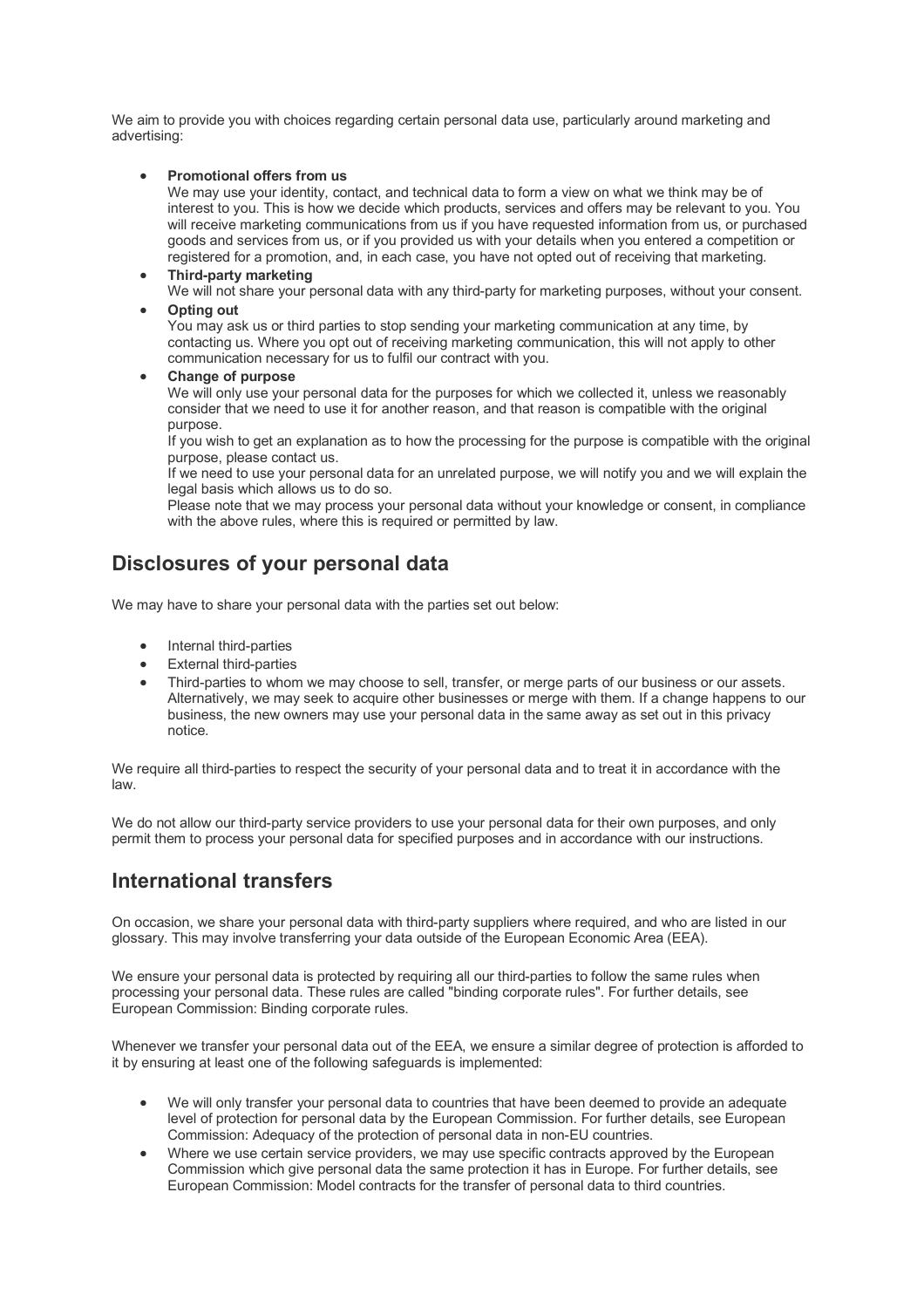• Where we use providers based in the US, we may transfer data to them if they are part of the Privacy Shield which requires them to provide similar protection to personal data shared between the Europe and the US. For further details, see European Commission: EU-US Privacy Shield.

Please contact us if you want further information on the specific mechanism used by us when transferring your personal data out of the EEA.

# **Data security**

We have put in place appropriate security measures to prevent your personal data from being accidentally lost, used or accessed in an unauthorised way, altered, or disclosed. In addition, we limit access to your personal data to those employees, agents, contractors and other third parties who have a business need to know. They will only process your personal data on our instructions and they are subject to a duty of confidentiality.

We have put in place procedures to deal with any suspected personal data breach and will notify you and any applicable regulator of a breach where we are legally required to do so.

# **Data retention**

We will only retain your personal data for as long as necessary to fulfil the purposes we collected it for, including for the purposes of satisfying any legal, accounting, or reporting requirements.

To determine the appropriate retention period for personal data, we consider the amount, nature, and sensitivity of the personal data, the potential risk of harm from unauthorised use or disclosure of your personal data, the purposes for which we process your personal data and whether we can achieve those purposes through other means, and the applicable legal requirements.

By law, we have to keep basic information about our customers (including contact, identity, financial and transaction data) for six years after they cease being customers, for tax purposes.

In some circumstances you can ask us to remove your data: see "Your legal rights" below for further information.

In some circumstances, we may anonymise/pseudonymise your personal data (so that it can no longer be associated with you) for research or statistical purposes, in which case we may use this information indefinitely without further notice to you.

# **Your legal rights**

Under certain circumstances, you have rights under data protection laws relating to your personal data. Please contact us if you wish to exercise any of the rights listed below:

- Requesting access to your personal data
- Requesting correction of your personal data
- Requesting removal of your personal data
- Requesting restriction of the processing of your personal data
- Requesting transfer of your personal data
- Objecting to the processing of your personal data
- Withdrawing Consent

You will not usually have to pay a fee to access your personal data, or to exercise any of your other rights. However, if your request is clearly unfounded, repetitive or excessive, we may charge a reasonable fee, or we may refuse to comply with your request.

For security reasons, we may need to request specific information from you in order to confirm your identity, and to ensure that you have rights to access your personal data, or to exercise any of your other rights. This is to ensure that your personal data is not disclosed to any person who has no right to receive it. We may also need to contact you for further information in relation to your request.